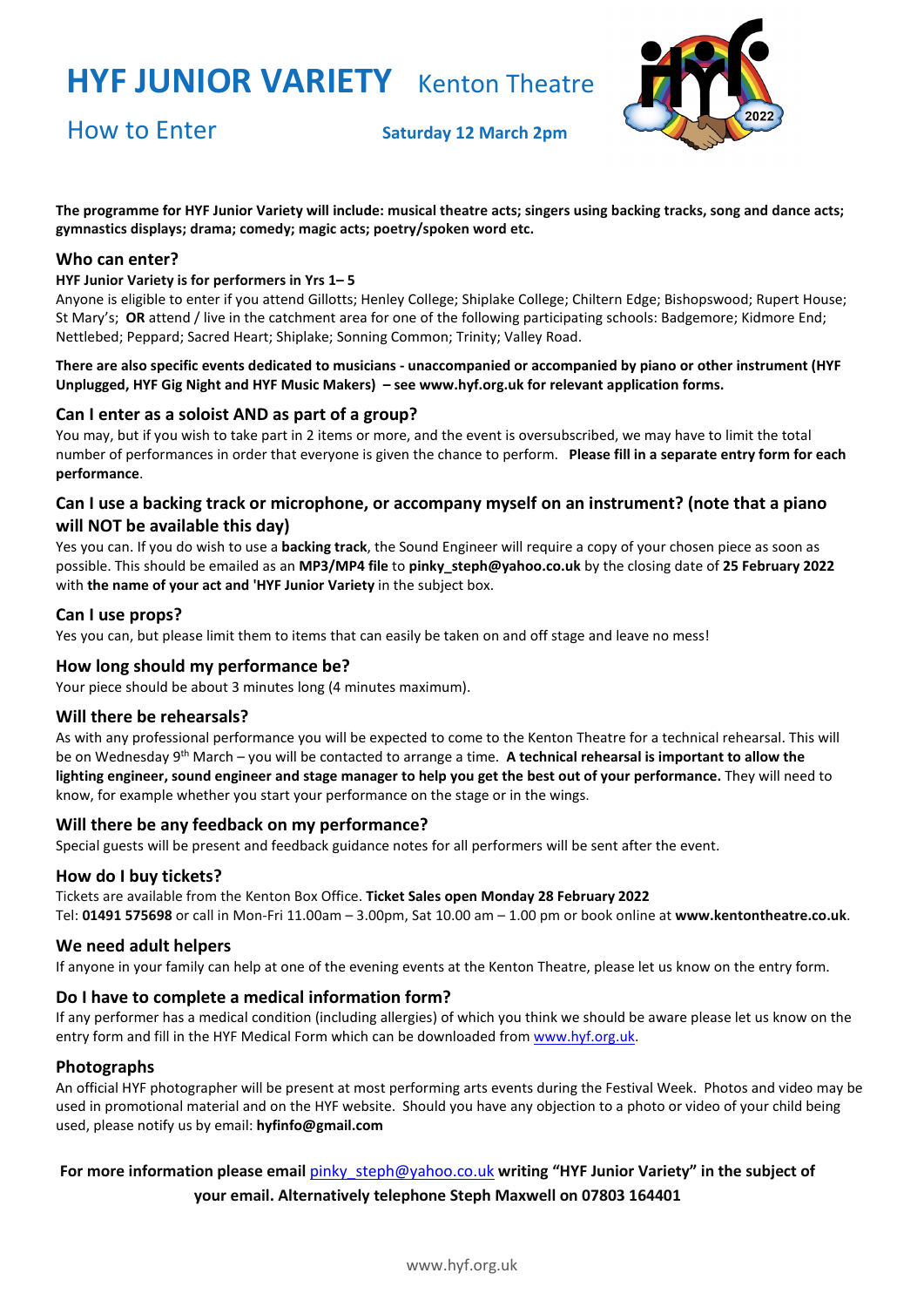

How to Enter **Saturday <sup>12</sup> March 2pm**

Please read the guidance notes above, print out and complete both pages of this form (in block capitals) and return **by 25 February 2022** to: Steph Maxwell, 2 Newtown Gardens, Henley on Thames, Oxon, RG9 1EH or by email to [pinky\\_steph@yahoo.co.uk](mailto:pinky_steph@yahoo.co.uk)

| TYPE OF ACT (please tick one box):                                                                                                                                                                                                                                                                            |                     |             |                        |  |  |
|---------------------------------------------------------------------------------------------------------------------------------------------------------------------------------------------------------------------------------------------------------------------------------------------------------------|---------------------|-------------|------------------------|--|--|
| Song     Musical Theatre     Gymnastics     Comedy    <br>Song & Dance $\vert$<br>Drama $ $<br>Poetry<br><b>Other</b>                                                                                                                                                                                         |                     |             |                        |  |  |
| DO YOU HAVE A NAME FOR YOUR ACT?<br><b>PLEASE GIVE A BRIEF DESCRIPTION OF YOUR PERFORMANCE:</b>                                                                                                                                                                                                               |                     |             |                        |  |  |
|                                                                                                                                                                                                                                                                                                               |                     |             |                        |  |  |
| NB maximum length 4 minutes                                                                                                                                                                                                                                                                                   |                     |             |                        |  |  |
| <b>TITLE OF MUSIC:</b><br>Name of composer:                                                                                                                                                                                                                                                                   |                     |             |                        |  |  |
| <b>YES</b><br><b>NO</b><br>Has this been emailed as an MP3 or MP4 file? YES  <br>Are you using a backing track?                                                                                                                                                                                               |                     |             |                        |  |  |
| Microphone(s) $\Box$<br>Music Stand(s)<br><b>EQUIPMENT: Will you need any of the following?</b><br>Chair(s) $\Box$<br>Other $\vert$ $\vert$<br>Please give details:                                                                                                                                           |                     |             |                        |  |  |
| <b>YES</b><br>PROPS: Will you be bringing any props, instruments etc? NO<br>If YES please give details:                                                                                                                                                                                                       |                     |             |                        |  |  |
| <b>YOUR NAME (s)</b> (larger groups please continue on reverse)                                                                                                                                                                                                                                               | Age & date of birth | School year | <b>School attended</b> |  |  |
|                                                                                                                                                                                                                                                                                                               |                     |             |                        |  |  |
|                                                                                                                                                                                                                                                                                                               |                     |             |                        |  |  |
|                                                                                                                                                                                                                                                                                                               |                     |             |                        |  |  |
|                                                                                                                                                                                                                                                                                                               |                     |             |                        |  |  |
|                                                                                                                                                                                                                                                                                                               |                     |             |                        |  |  |
| <b>BACKGROUND INFORMATION</b><br>Please tell us something about you that will help us to introduce you to the audience -                                                                                                                                                                                      |                     |             |                        |  |  |
|                                                                                                                                                                                                                                                                                                               |                     |             |                        |  |  |
|                                                                                                                                                                                                                                                                                                               |                     |             |                        |  |  |
|                                                                                                                                                                                                                                                                                                               |                     |             |                        |  |  |
|                                                                                                                                                                                                                                                                                                               |                     |             |                        |  |  |
| Please note: The personal data supplied in this application form will only be used for the purposes of administering the HYF event you have applied for,<br>after which, this application form and any records of personal data will be deleted.                                                              |                     |             |                        |  |  |
| Please keep my name and email address so that HYF can send me information about HYF events including announcements and fundraising<br>activities. Please tick to agree.                                                                                                                                       |                     |             |                        |  |  |
| If at any point you change your mind and want to withdraw your consent, please let us know by emailing hyfinfo@gmail.com and we'll update your<br>details. You also have rights to access your personal data, to have it corrected or deleted, to object to processing and to lodge a complaint with the ICO. |                     |             |                        |  |  |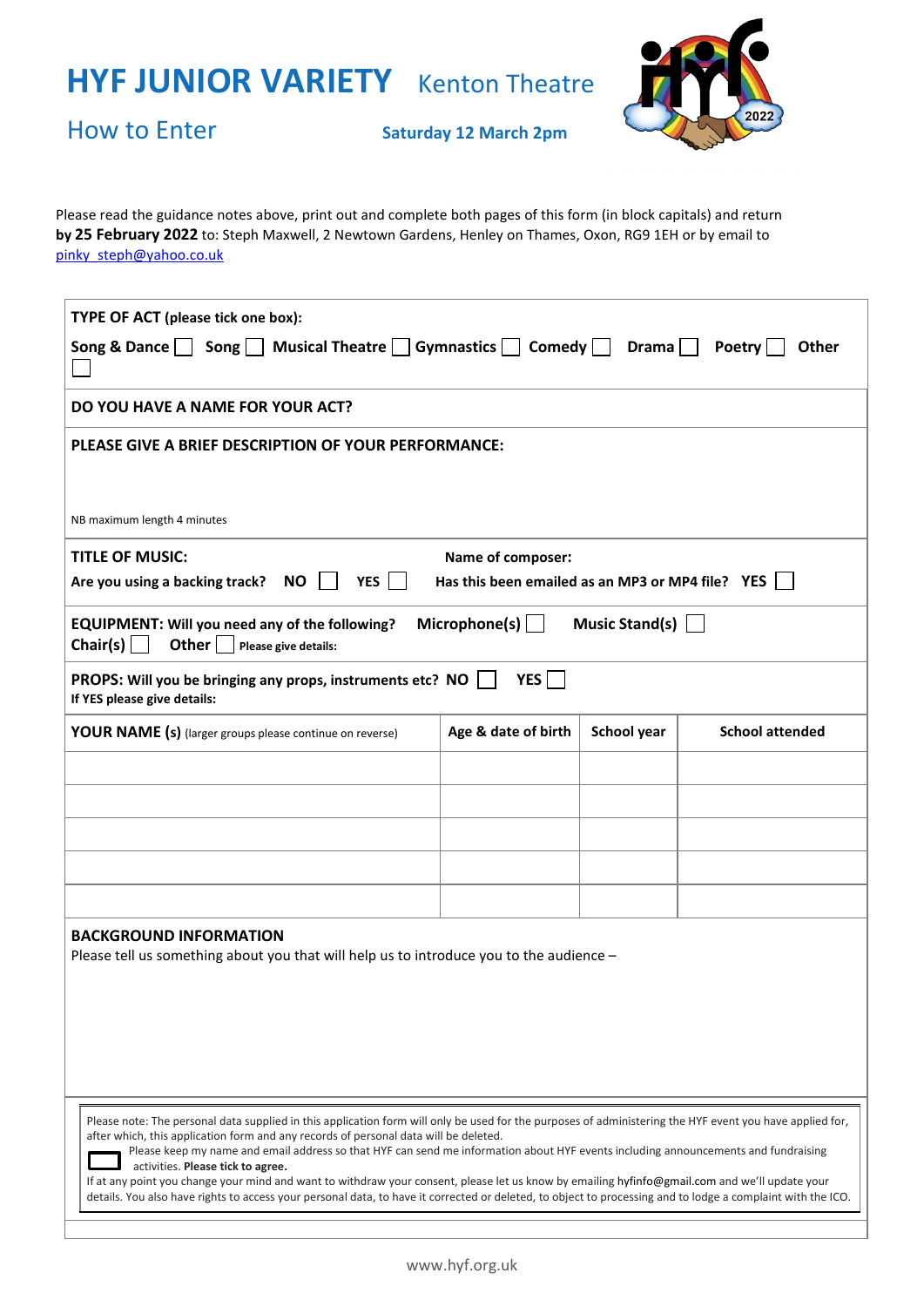

How to Enter **Saturday <sup>12</sup> March 2pm**

| FOR HYF OFFICE USE ONLY DATE:                                                                                                                                                                                                                         |                                                                                                       | <b>ENTRY NO:</b>      |                   |  |  |
|-------------------------------------------------------------------------------------------------------------------------------------------------------------------------------------------------------------------------------------------------------|-------------------------------------------------------------------------------------------------------|-----------------------|-------------------|--|--|
| PRIMARY PARENT/GUARDIAN RESPONSIBLE FOR ALL CORRESPONDENCE                                                                                                                                                                                            |                                                                                                       |                       |                   |  |  |
| Correspondence will be sent to the person named below. If there is more than one performer, the person named below<br>will be responsible for ensuring that all information is passed on to other performers in the group.                            |                                                                                                       |                       |                   |  |  |
| Name:                                                                                                                                                                                                                                                 |                                                                                                       |                       |                   |  |  |
| <b>Address:</b>                                                                                                                                                                                                                                       |                                                                                                       |                       |                   |  |  |
| Postcode:                                                                                                                                                                                                                                             | Home telephone:                                                                                       | <b>Mobile number:</b> |                   |  |  |
| Email:                                                                                                                                                                                                                                                |                                                                                                       |                       |                   |  |  |
| MEDICAL INFORMATION If any of the performers have any medical issues of which we should be aware, their<br>parent/guardian must complete the HYF Medical Form which can be downloaded from www.hyf.org.uk.                                            |                                                                                                       |                       |                   |  |  |
| I give permission for the child/children named on this entry form to take part in this event and have obtained<br>the permission of parents/guardians of all performers. I have read all the entry guidelines and agree to comply<br>with them: $YES$ |                                                                                                       |                       |                   |  |  |
| Signed:                                                                                                                                                                                                                                               | <b>Print name:</b>                                                                                    | Date:                 |                   |  |  |
|                                                                                                                                                                                                                                                       | I can help as a steward or chaperone at a Kenton event. (If YES, we will contact you to discuss this) |                       | YES.<br>NO I      |  |  |
| <b>CONTACT DETAILS FOR PARENTS/GUARDIANS OF ALL ADDITIONAL PERFORMERS</b> (please print an extra page if necessary)                                                                                                                                   |                                                                                                       |                       |                   |  |  |
| Name:                                                                                                                                                                                                                                                 |                                                                                                       | Performer name:       |                   |  |  |
| Address:                                                                                                                                                                                                                                              |                                                                                                       |                       |                   |  |  |
| Postcode:                                                                                                                                                                                                                                             | Home telephone:                                                                                       | Mobile number:        |                   |  |  |
| Email:                                                                                                                                                                                                                                                |                                                                                                       |                       |                   |  |  |
| I can help as a steward or chaperone at a Kenton event. (If YES, we will contact you to discuss this)<br>YES<br>NO.                                                                                                                                   |                                                                                                       |                       |                   |  |  |
| Name:                                                                                                                                                                                                                                                 |                                                                                                       | Performer name:       |                   |  |  |
| Address:                                                                                                                                                                                                                                              |                                                                                                       |                       |                   |  |  |
| Postcode:                                                                                                                                                                                                                                             | Home telephone:                                                                                       | Mobile number:        |                   |  |  |
| Email:                                                                                                                                                                                                                                                |                                                                                                       |                       |                   |  |  |
|                                                                                                                                                                                                                                                       | I can help as a steward or chaperone at a Kenton event. (If YES, we will contact you to discuss this) |                       | YES.<br>ΝO        |  |  |
| Name:                                                                                                                                                                                                                                                 |                                                                                                       | Performer name:       |                   |  |  |
| Address:                                                                                                                                                                                                                                              |                                                                                                       |                       |                   |  |  |
| Postcode:                                                                                                                                                                                                                                             | Home telephone:                                                                                       | Mobile number:        |                   |  |  |
| Email:                                                                                                                                                                                                                                                |                                                                                                       |                       |                   |  |  |
|                                                                                                                                                                                                                                                       | I can help as a steward or chaperone at a Kenton event. (If YES, we will contact you to discuss this) |                       | <b>YES</b><br>NO. |  |  |
| Name:                                                                                                                                                                                                                                                 |                                                                                                       | Performer name:       |                   |  |  |
| Address:                                                                                                                                                                                                                                              |                                                                                                       |                       |                   |  |  |
| Postcode:                                                                                                                                                                                                                                             | Home telephone:                                                                                       | Mobile number:        |                   |  |  |
| Email:                                                                                                                                                                                                                                                | I can help as a steward or chaperone at a Kenton event. (If YES, we will contact you to discuss this) |                       | <b>YES</b><br>NO. |  |  |
|                                                                                                                                                                                                                                                       |                                                                                                       |                       |                   |  |  |
| Name:                                                                                                                                                                                                                                                 |                                                                                                       | Performer name:       |                   |  |  |
| Address:<br>Postcode:                                                                                                                                                                                                                                 | Home telephone:                                                                                       | Mobile number:        |                   |  |  |
| Email:                                                                                                                                                                                                                                                |                                                                                                       |                       |                   |  |  |
| I can help as a steward or chaperone at a Kenton event. (If YES, we will contact you to discuss this)<br><b>YES</b><br>NO                                                                                                                             |                                                                                                       |                       |                   |  |  |
|                                                                                                                                                                                                                                                       |                                                                                                       |                       |                   |  |  |